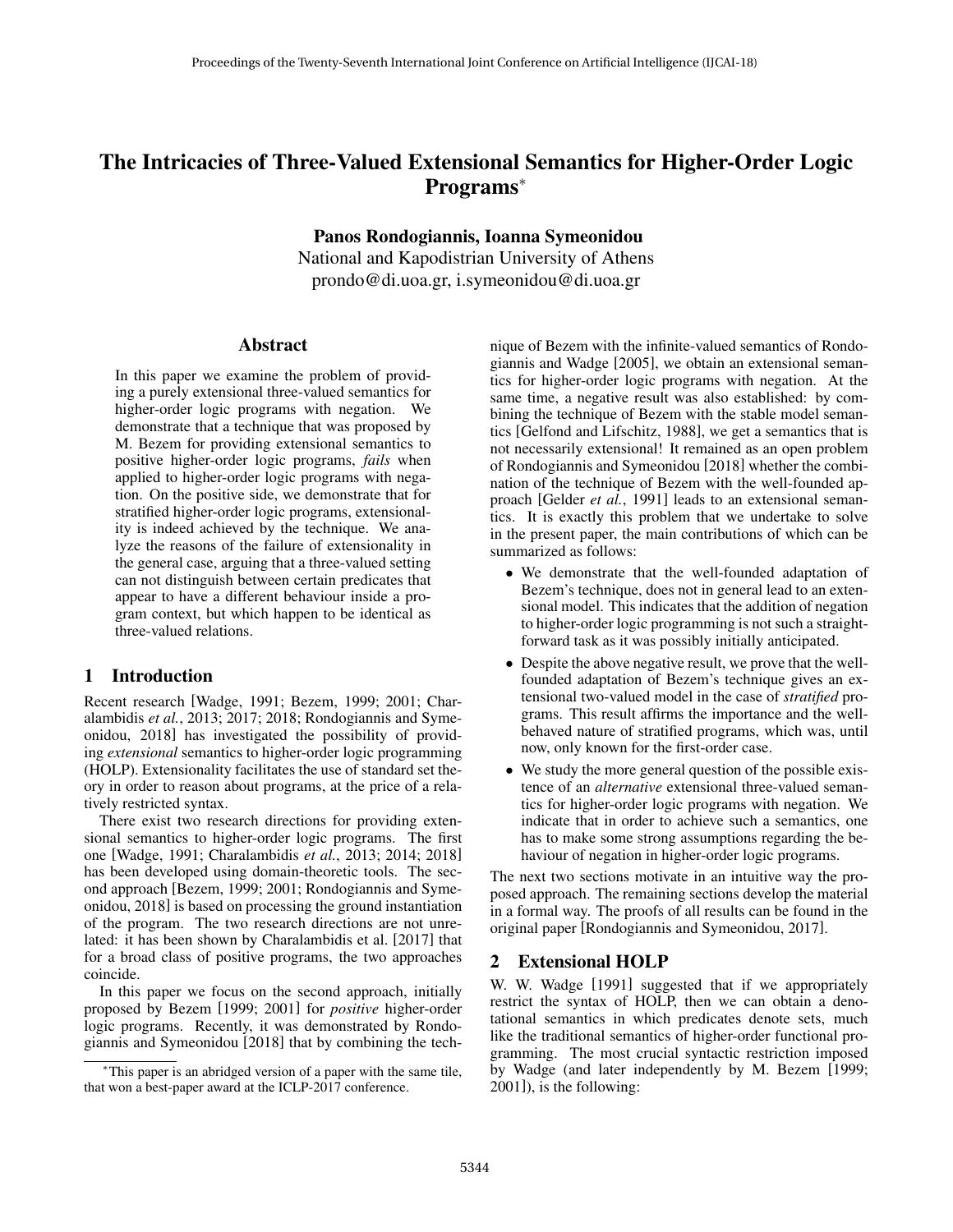The extensionality syntactic restriction: *In the head of every rule in a program, each argument of predicate type must be a variable, and all such variables must be distinct.*

Example 1 *The following is a legitimate program that defines the union of two relations* P*,* Q *(for the moment we use ad-hoc Prolog-like syntax):*

$$
\begin{array}{c}\n\text{union}(P,Q) (X) :- P(X) . \\
\text{union}(P,Q) (X) :- Q(X) .\n\end{array}
$$

*However, each of these clauses violates Wadge's restriction:*

$$
r(q) :-q(a) .
$$
  
 
$$
p(Q,Q) :-Q(a) .
$$

Under the extensional approach, predicates can be understood declaratively in terms of extensional notions. For example, the program:

```
map(R, [] , [].
map(R, [H1|T1], [H2|T2]): - R(H1, H2),
                            map(R,T1,T2).
```
can be understood in a similar way as the well-known map function of Haskell. Moreover, since under the extensional approach predicates denote sets, two predicates that are true of the same arguments, are considered indistinguishable. So, for example, if we define two sorting predicates merge sort and quick sort it is *guaranteed* that any higher-order predicate will have the same behaviour whether it is given merge-sort or quick-sort as an argument. As mentioned by Wadge [1991] "extensionality means exactly that predicates are used as *black boxes* - and the "black box" concept is central to all kinds of engineering".

Another important advantage of this declarative approach to higher-order logic programming is that many techniques and ideas that have been successfully developed in the functional programming world (such as program transformations, optimizations, techniques for proving program correctness, and so on), could be transferred to the higher-order logic programming domain, opening in this way promising new research directions for logic programming as a whole.

### 3 An Intuitive Introduction

In this section we give an intuitive description of the semantic technique for positive higher-order logic programs proposed by Bezem [1999; 2001] and we outline how we use it when negation is added to programs. Given a positive program, the starting idea behind Bezem's approach is to take its "ground instantiation", in which we replace variables with well-typed terms constructed from syntactic entities that appear in the program. For example, consider the higher-order program:

q(a). q(b). p(Q):-Q(a). id(R)(X):-R(X).

In order to obtain the ground instantiation of this program, we consider each clause and replace each variable of the clause with a ground term that has the same type as the variable under consideration (the formal definition of this procedure will be given in Definition 9):

$$
q(a)
$$
.  
\n $q(b)$ .  
\n $p(q) :- q(a)$ .  
\n $id(q) (a) :- q(a)$ .  
\n $p(id(q)) :- id(q) (a)$ .  
\n...

One can now treat the new program as an infinite propositional one (i.e., each ground atom can be seen as a propositional variable). This implies that we can use the standard least fixed-point construction of classical logic programming in order to compute the set of atoms that should be taken as "true".

Bezem demonstrated that the least fixed-point semantics of the ground instantiation of every positive higher-order logic program of the language considered in [Bezem, 1999; 2001], is *extensional* in a sense that can be explained as follows. In our example, q and  $id(q)$  are equal since they are both true of exactly the constants a and b. Therefore, we expect that if  $p(q)$  is true then  $p(id(q))$  is also true, because q and  $id(q)$  should be considered as indistinguishable.

We use the same idea with programs that include negation: the ground instantiation of such a program can be seen as a (possibly infinite) propositional program with negation. Therefore, we can compute its semantics in any standard way that exists for obtaining the meaning of such programs and then proceed to examine whether the chosen model is extensional in the sense of Bezem [1999; 2001]. As we are going to see in the subsequent sections, when the ground instantiation of the program is interpreted under the well-founded semantics, the semantics we obtain is not always extensional.

### 4 The Syntax of  $H$

In this section we define the syntax of our language  $H$ . H uses a simple type system with two base types: o, the boolean domain, and  $\iota$ , the domain of data objects. The composite types are partitioned into three classes: functional (assigned to function symbols), predicate (assigned to predicate symbols) and argument (assigned to parameters of predicates).

Definition 1 *A type can either be* functional*,* predicate*, or* argument*, denoted by* σ*,* π *and* ρ *respectively and defined as:*

$$
\sigma := \iota \mid (\iota \to \sigma)
$$

$$
\pi := \omicron \mid (\rho \to \pi)
$$

$$
\rho := \iota \mid \pi
$$

We will use  $\tau$  to denote an arbitrary type. The binary operator  $\rightarrow$  is right-associative. It can be easily seen that every predicate type  $\pi$  can be written in the form  $\rho_1 \rightarrow \cdots \rightarrow$  $\rho_n \to o, n \geq 0$  (for  $n = 0$  we assume that  $\pi = o$ ).

Definition 2 *The* alphabet *of* H *consists of the following:* predicate variables *of every predicate type* π *(denoted by capital letters such as* Q, R, S, . . .*);* individual variables *of type* ι *(denoted by capital letters such as* X, Y, Z, . . .*);* predicate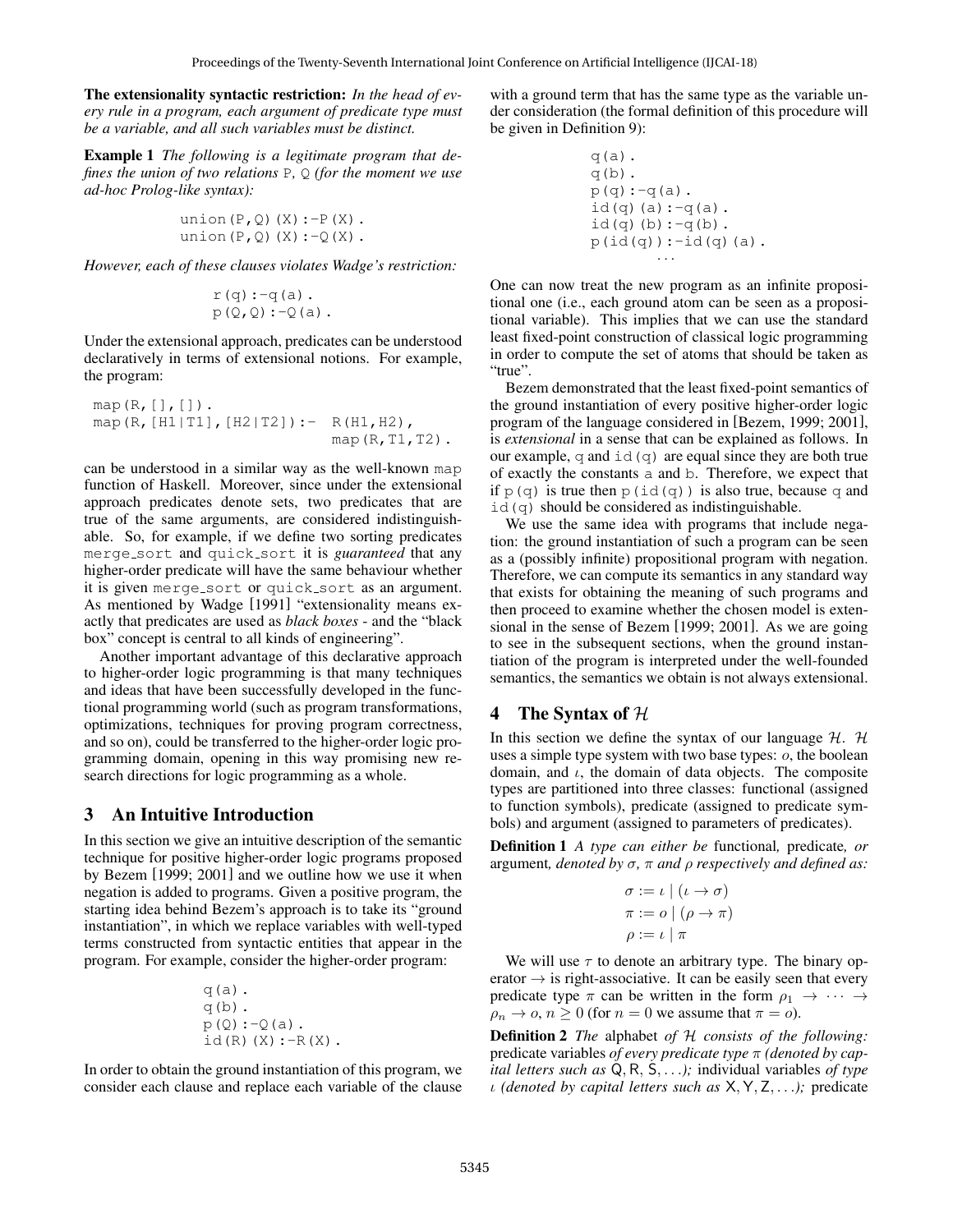constants *of every predicate type* π *(denoted by lowercase letters such as* p, q,r, . . .*);* individual constants *of type* ι *(denoted by lowercase letters such as* a, b, c, . . .*);* function symbols *of every functional type*  $\sigma \neq \iota$  *(denoted by lowercase letters such as* f, g, h, . . .*); the* inverse implication *constant* ←*; the* negation *constant* ∼*; the comma; and the left and right parentheses.*

Arbitrary variables will usually be denoted by V and its subscripted versions.

Definition 3 *The set of* terms *of* H *is defined as follows: every predicate variable (resp., predicate constant) of type* π *is a term of type* π*; every individual variable (resp., individual constant) of type* ι *is a term of type* ι*; if* f *is an* n*-ary function symbol and*  $E_1, \ldots, E_n$  *are terms of type ι then* ( $E_1 \cdots E_n$ ) *is a term of type ι*; *if*  $E_1$  *is a term of type*  $\rho \rightarrow \pi$  *and*  $E_2$  *a term of type*  $\rho$  *then*  $(E_1 E_2)$  *is a term of type*  $\pi$ *.* 

Definition 4 *The set of* expressions *of* H *is defined as follows: a term of type* ρ *is an expression of type* ρ*; if* E *is a term of type* o *then* (∼E) *is an expression of type* o*.*

We will omit parentheses when no confusion arises. To denote that an expression E has type  $\rho$  we will often write E :  $\rho$ . We will write  $vars(E)$  to denote the set of all the variables in E. Expressions (respectively, terms) that have no variables will be referred to as *ground expressions* (respectively, *ground terms*). Terms of type o will be referred to as *atoms* and expressions of type o will be referred to as *literals*.

**Definition 5** *A* clause *of H is a formula*  $p \n\mathsf{E}_1 \cdots \mathsf{E}_n \leftarrow$  $L_1, \ldots, L_m$ , where **p** is a predicate constant of type  $\rho_1 \rightarrow$  $\cdots \rightarrow \rho_n \rightarrow o$ ,  $\mathsf{E}_1, \ldots, \mathsf{E}_n$  *are terms of types*  $\rho_1, \ldots, \rho_n$  *respectively, so that all*  $E_i$  *with*  $\rho_i \neq \iota$  *are distinct variables, and*  $L_1, \ldots, L_m$  *are literals. The term*  $p \n\mathsf{E}_1 \cdots \mathsf{E}_n$  *is called the* head *of the clause and the conjunction*  $L_1, \ldots, L_m$  *is its* body*. A* program P *of* H *is a finite set of clauses.*

Example 2 *The program below defines the* subset *relation over unary predicates:*

```
subset S1 S2 ← ∼(nonsubset S1 S2)
nonsubset S1 S2 ← (S1 X), ∼(S2 X)
```
The ground instantiation of a program is described by the following definitions:

**Definition 6** *A* substitution  $\theta$  *is a finite set of the form*  ${V_1/E_1, \ldots, V_n/E_n}$  *where the*  $V_i$ *'s are different variables* and each  $E_i$  is a term having the same type as  $V_i$ . The do*main*  $\{V_1, \ldots, V_n\}$  *of*  $\theta$  *is denoted by dom*( $\theta$ )*. If all the terms*  $E_1, \ldots, E_n$  *are ground,*  $\theta$  *is called a ground substitution.* 

Definition 7 *Let* θ *be a substitution and* E *be an expression. Then,*  $E\theta$  *is an expression obtained from*  $E$  *as follows:*  $E\theta =$ E *if* E *is a predicate constant or individual constant*;  $V\theta =$  $\theta$ (V) *if*  $V \in dom(\theta)$ *, otherwise*  $V\theta = V$ *;* (f  $E_1 \cdots E_n \theta$ )  $(f \n\mathsf{E}_1 \theta \cdots \mathsf{E}_n \theta)$ ;  $(\mathsf{E}_1 \n\mathsf{E}_2) \theta = (\mathsf{E}_1 \theta \n\mathsf{E}_2 \theta)$ ;  $(\sim \mathsf{E}) \theta = (\sim \mathsf{E} \theta)$ *. If*  $\theta$  *is a ground substitution with vars*( $E$ )  $\subseteq$  *dom*( $\theta$ )*, then the ground expression* Eθ *is called a* ground instance *of* E*.*

Definition 8 *For a program* P*, we define the* Herbrand universe *for every argument type* ρ*, denoted by* UP,ρ *to be the set of all ground terms of type* ρ *that can be formed out of the individual constants, function symbols, and predicate constants in the program.*

Definition 9 *Let* P *be a program. A* ground instance of a clause  $p \in_1 \cdots E_n \leftarrow L_1, \ldots, L_m$  of P is a formula  $(p \, \mathsf{E}_1 \cdots \mathsf{E}_n) \theta \leftarrow \mathsf{L}_1 \theta, \ldots, \mathsf{L}_m \theta$ , where  $\theta$  is a ground sub*stitution whose domain is the set of all variables that appear in the clause, such that for every*  $V \in dom(\theta)$  *with*  $V : \rho$ *,*  $\theta(V) \in U_{P.o.}$  The ground instantiation of a program P, de*noted by* Gr(P)*, is the (possibly infinite) set that contains all the ground instances of the clauses of* P*.*

# 5 The Semantics of  $H$

In [Bezem, 1999; 2001] M. Bezem developed a semantics for higher-order logic programs that is a generalization of the familiar Herbrand-model semantics of classical (first-order) logic programs. As such, the approach proposes that the meaning of predicates and data objects is fixed across all (Herbrand) interpretations. Because of this, the following simplified definition of a higher-order interpretation is possible:

Definition 10 *A* (higher-order) Herbrand interpretation I *of a program* P *is a function which assigns to each ground atom of* UP,o*, an element in a specified domain of truth values.*

The truth domain used in [Bezem, 1999; 2001] is the traditional two-valued one, as only positive programs are studied. In our attempt to extend the well-founded semantics, in this paper we consider Herbrand interpretations with a threevalued truth domain, i.e.  ${false, 0, true}$ .

The concept of "Herbrand model" of a higher-order program can be defined as in classical logic programming.

Definition 11 *Let* P *be a program and* I *be a Herbrand interpretation of* P. We say I is a model of P if  $I(A) \geq$  $min\{I(\mathsf{L}_1),\ldots,I(\mathsf{L}_n)\}\$  *holds for every ground instance*  $A \leftarrow L_1, \ldots, L_m$  *of a clause of* P.

Bezem's semantics is based on the observation that, given a positive higher-order program, the minimum model of its ground instantiation serves as a Herbrand interpretation for the program itself. We follow the same idea for programs with negation: we can use as an interpretation of a given higher-order program P, the model defined by any semantic approach that applies to its ground instantiation. It is trivial to see that any such model is also a Herbrand model of P.

In the following sections we investigate if the well-founded model [Gelder *et al.*, 1991] enjoys the extensionality property, formally defined by Bezem [1999; 2001] through relations  $\cong_{I,\rho}$  over the set of ground expressions of a given type  $\rho$ and under a given interpretation I. These relations intuitively express extensional equality of type  $\rho$ , in the sense discussed in Section 3. The formal definition is as follows:

Definition 12 *Let* I *be a Herbrand interpretation for a given program* P*. For every argument type* ρ *we define the relations*  $\cong$ <sub>*L*, $\rho$ </sub> *on*  $U_{\mathsf{P},\rho}$  *as follows. Let* **E**, **E**<sup>*i*</sup> ∈  $U_{\mathsf{P},\rho}$ *; then* **E**  $\cong$ <sub>*L*, $\rho$ </sub> **E**<sup>*'*</sup> *if and only if:*  $\rho = \iota$  *and*  $E = E'$ ; *or*  $\rho = \rho'$  *and*  $I(E) = I(E')$ ; *or*  $\rho = \rho' \rightarrow \pi$  *and*  $\mathsf{ED} \cong_{I,\pi} \mathsf{E}' \mathsf{D}'$  *for all*  $\mathsf{D}, \mathsf{D}' \in U_{\mathsf{P},\rho'},$ *such that*  $D \cong_{I,\rho'} D'$ .

Generally, such relations are symmetric and transitive [Bezem, 1999; 2001] (i.e., partial equivalences). Whether they are moreover reflexive (i.e., full equivalences), depends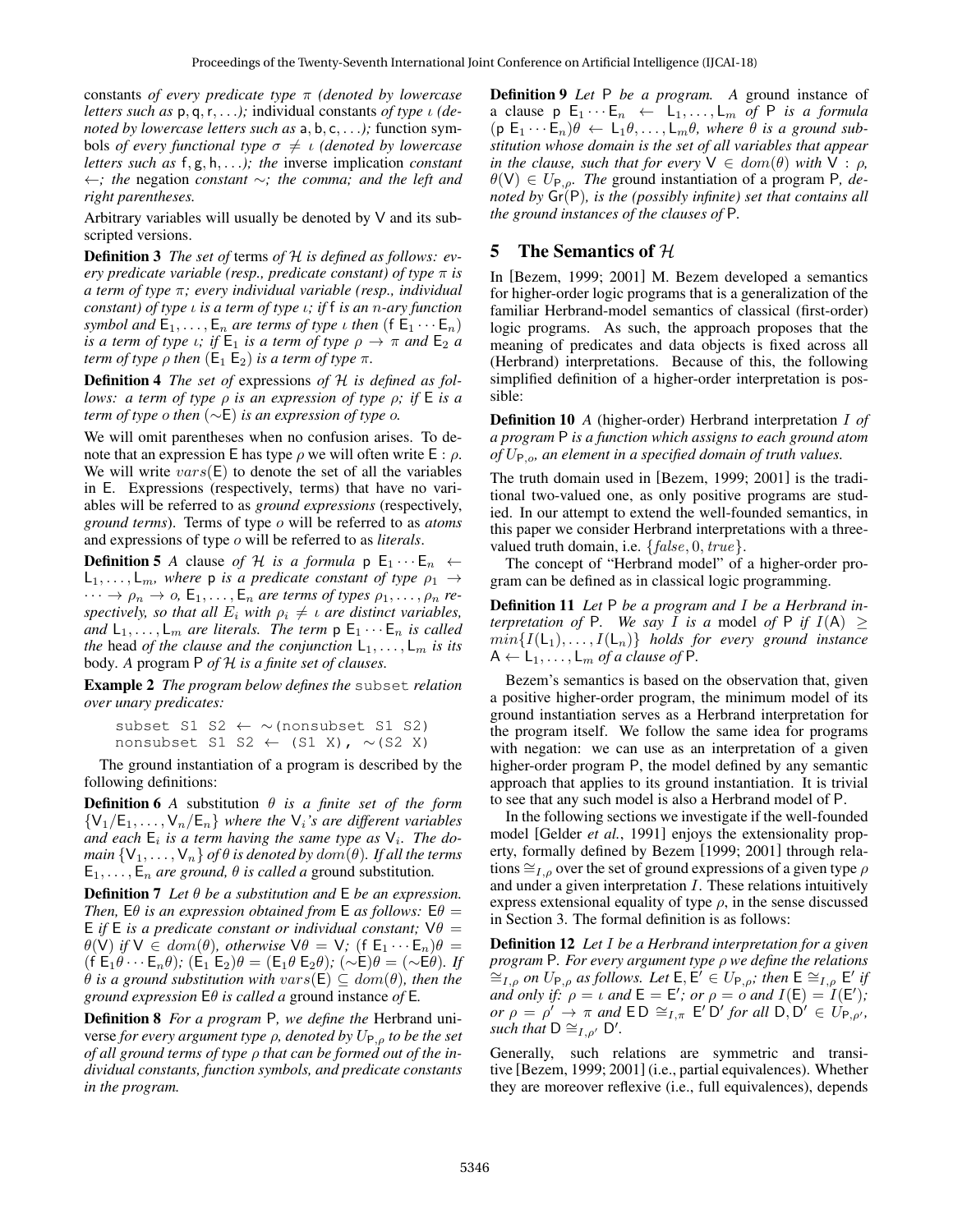on the specific interpretation, which leads to the notion of *extensional interpretation*:

Definition 13 *Let* P *be a program and let* I *be a Herbrand interpretation of* P*. We say* I *is* extensional *if for all argument types*  $\rho$ ,  $\cong$ <sub>*I*, $\rho$ </sub> *is reflexive, i.e. for all*  $\mathsf{E} \in U_{\mathsf{P},\rho}$ ,  $\mathsf{E} \cong$ <sub>*I*, $\rho$ </sub> **E**.

For a more thorough and formal presentation of the notions discussed in this section, the reader may refer to the full version of the present paper [Rondogiannis and Symeonidou, 2017].

### 6 Non-Extensionality of the Well-Founded Model

In this section we demonstrate that the adaptation of Bezem's technique under the well-founded semantics does not in general preserve extensionality. In particular, we exhibit below a program that has a non-extensional well-founded model.

Example 3 *Consider the higher-order program* P*:*

$$
S \ Q \leftarrow Q \ (S \ Q)
$$
  
\n
$$
P \ R \leftarrow R
$$
  
\n
$$
q \ R \leftarrow \sim (w \ R)
$$
  
\n
$$
w \ R \leftarrow \sim R
$$

*where the predicate variable*  $Q$  *is of type*  $o \rightarrow o$  *and the predicate variable* R *is of type* o*. It is not hard to see that the predicates*  $p : o \rightarrow o$  *and*  $q : o \rightarrow o$  *represent the same relation, namely*  $\{(v, v) | v \in \{false, 0, true\}\}.$ 

*Consider the predicate*  $s : (o \rightarrow o) \rightarrow o$ *. By taking the ground instances of the clauses involved, it is easy to see that the atom* (s p)*, under the well-founded semantics, will be assigned the value* false*. On the other hand,* (s q) *is assigned the value* 0*, under the well-founded semantics, since the ground instances of the relevant clauses form a circular definition involving negation. In other words, p and q are extensionally equal, but* (s p) *and* (s q) *have different truth values.*

The above discussion is based on intuitive arguments, but it is not hard to formalize it and obtain the following lemma:

**Lemma 1** *The well-founded model*  $M_P$  *of the program of Example 3, is not extensional.*

A question that arises is whether there exists a broad class of programs that are extensional under the well-founded semantics. The next section answers exactly this question.

#### 7 Extensionality of Stratified Programs

In this section we argue that the well-founded model of a *stratified* higher-order program [Rondogiannis and Symeonidou, 2018] enjoys the extensionality property. In the following definition, a predicate type  $\pi$  is understood to be *greater than* a second predicate type  $\pi'$ , if  $\pi$  is of the form  $\rho_1 \to \cdots \to \rho_n \to \pi'$ , where  $n \geq 1$ .

Definition 14 *A program* P *is called* stratified *if and only if it is possible to decompose the set of all predicate constants that appear in* P *into a finite number* r *of disjoint sets (called strata)*  $S_1, S_2, \ldots, S_r$ *, such that for every clause* H ← A1, . . . , Am, ∼B1, . . . , ∼B<sup>n</sup> *in* P*, where the predicate constant of* H *is* p*, we have:*

- *1. for every*  $i \leq m$ , if  $A_i$  is a term that starts with a predi*cate constant* **q***, then stratum* $(q) \leq$  *stratum* $(p)$ *;*
- 2. for every  $i \leq m$ , if  $A_i$  is a term that starts with a pred*icate variable* Q*, then for all predicate constants* q *that appear in* P*, such that the type of* q *is greater than or equal to the type of* Q, *it holds stratum*(q)  $\leq$  *stratum*(p);
- *3. for every*  $i \leq n$ , if  $B_i$  *starts with a predicate constant* q, *then stratum*( $q$ )  $\lt$  *stratum*( $p$ );
- *4. for every*  $i \leq n$ , if  $B_i$  *starts with a predicate variable*  $Q_i$ , *then for all predicate constants* q *that appear in* P*, such that the type of* q *is greater than or equal to the type of*  $Q$ *, it holds stratum* $(q)$  < *stratum* $(p)$ *;*

where stratum( $r$ ) = *i* if  $r$  belongs to  $S_i$ .

Evidently, the stratification for classical logic programs [Apt *et al.*, 1988] is a special case of the above definition.

Example 4 *It is straightforward to see that the program:*

$$
\begin{array}{l} p \ Q \leftarrow \sim (Q \ a) \\ q \ a \leftarrow \end{array}
$$

*is stratified. However, it is easy to check that the program:*

$$
\begin{array}{ccc}\np & Q & \leftarrow & \sim (Q \text{ a}) \\
q & a & a \leftarrow p \quad (q \text{ a})\n\end{array}
$$

*is not stratified because if the term* (q a) *is substituted for* Q *we get a circularity through negation. The type of* q *is*  $\iota \to \iota \to o$  *and it is greater than the type of*  $\circ$  *which is*  $\iota \to o$ *.* 

As it turns out, stratified higher-order logic programs have an extensional two-valued well-founded model.

Theorem 1 *The well-founded model*  $M_P$  *of a stratified program* P *is extensional and does not assign the value* 0*.*

Despite the above result, we have not yet been able to clarify whether the class of *locally stratified higher-order logic programs* (see Rondogiannis and Symeonidou [2018]) is well-behaved with respect to extensionality, or not.

#### 8 The Restrictions of 3-Valued Approaches

In this section we indicate that in order to achieve an extensional three-valued semantics for higher-order logic programs with negation, one has to make some strong assumptions regarding the behaviour of negation in such programs.

Consider again the program of Section 6. Under the infinite-valued adaptation of Bezem's approach by Rondogiannis and Symeonidou [2018] and also under the domain-theoretic infinite-valued approach by Charalambidis et al. [2014], the semantics of that program *is* extensional. Both approaches differentiate the meaning of  $p$  from the meaning of q, which correspond to different *infinite-valued* relations. Therefore, it is not a surprise that in both cases, the atoms  $(s \rho)$  and  $(s \eta)$  have different truth values.

Assume now that we want to devise an (alternative to the one presented in this paper) extensional three-valued semantics for  $H$  programs. Under such a semantics, it seems reasonable to assume that  $p$  and  $q$  would correspond to the same three-valued relation, namely  $\{(v, v) | v \in \{false, 0, true\}\}.$